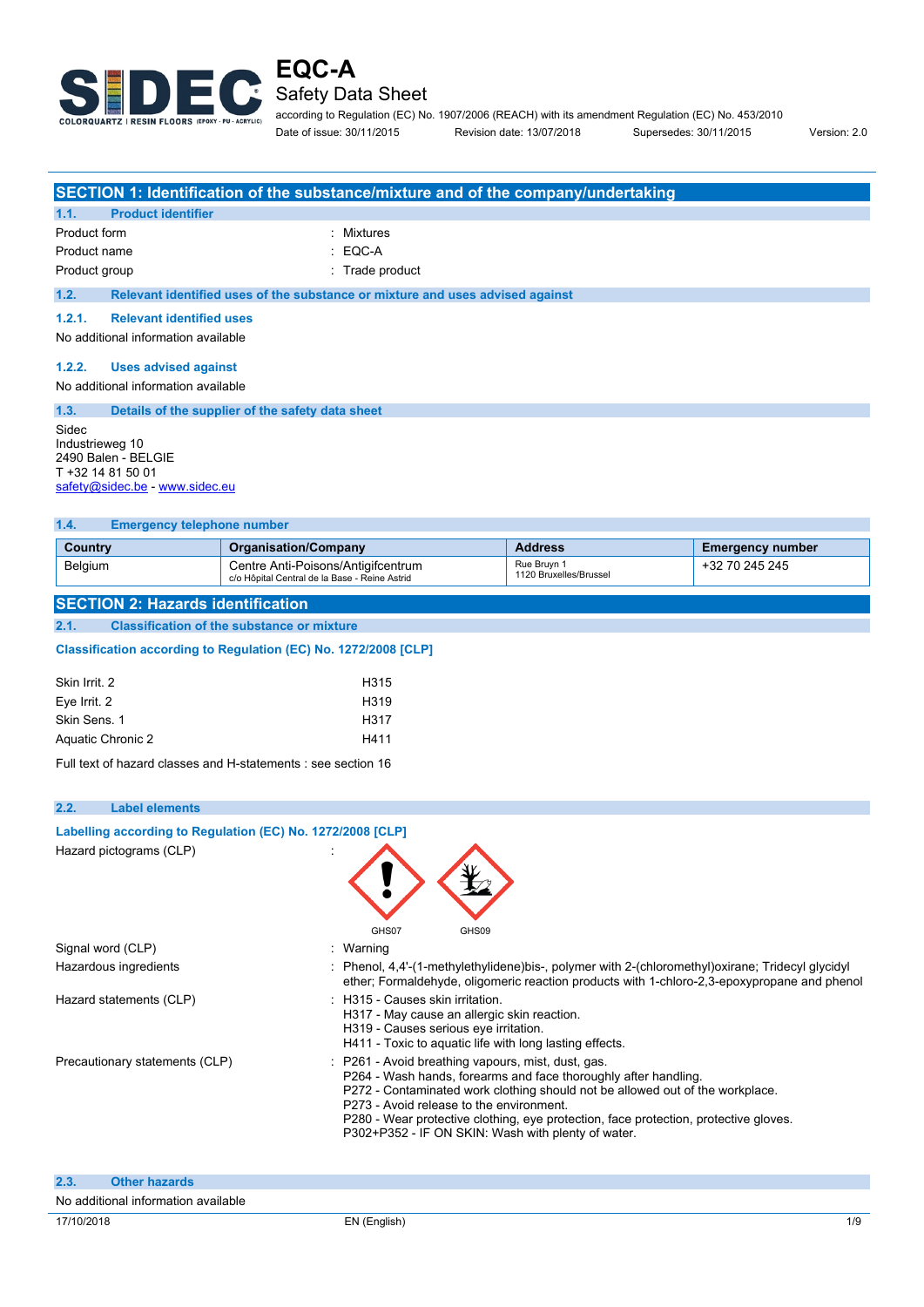according to Regulation (EC) No. 1907/2006 (REACH) with its amendment Regulation (EC) No. 453/2010

### **SECTION 3: Composition/information on ingredients**

### **3.1. Substances**

### Not applicable

#### **3.2. Mixtures**

| <b>Name</b>                                                                              | <b>Product identifier</b>                                                                                | $\frac{9}{6}$                                               | <b>Classification according to</b><br><b>Regulation (EC) No.</b><br>1272/2008 [CLP]        |
|------------------------------------------------------------------------------------------|----------------------------------------------------------------------------------------------------------|-------------------------------------------------------------|--------------------------------------------------------------------------------------------|
| Phenol, 4,4'-(1-methylethylidene)bis-, polymer with 2-<br>(chloromethyl) oxirane         | (CAS-No.) 25068-38-6<br>(EC-No.) 500-033-5<br>(EC Index-No.) 603-074-00-8<br>(REACH-no) 01-2119456619-26 | $50 - 75$                                                   | Skin Irrit. 2, H315<br>Eye Irrit. 2, H319<br>Skin Sens. 1, H317<br>Aquatic Chronic 2, H411 |
| Formaldehyde, oligomeric reaction products with 1-chloro-2,3-<br>epoxypropane and phenol | (CAS-No.) 9003-36-5<br>(REACH-no) 01-2119454392-40                                                       | $25 - 35$                                                   | Skin Irrit. 2, H315<br>Skin Sens. 1, H317<br>Aquatic Chronic 2, H411                       |
| Tridecyl glycidyl ether                                                                  | (CAS-No.) 68081-84-5<br>(REACH-no) 01-2120093508-47                                                      | $10 - 20$                                                   | Skin Irrit. 2, H315<br>Eye Irrit. 2, H319<br>Skin Sens. 1, H317<br>Aquatic Chronic 2, H411 |
| <b>Specific concentration limits:</b>                                                    |                                                                                                          |                                                             |                                                                                            |
| <b>Name</b>                                                                              | <b>Product identifier</b>                                                                                |                                                             | <b>Specific concentration limits</b>                                                       |
| Phenol, 4,4'-(1-methylethylidene)bis-, polymer with 2-<br>(chloromethyl) oxirane         | (CAS-No.) 25068-38-6<br>(EC-No.) 500-033-5<br>(EC Index-No.) 603-074-00-8                                | (C >= 5) Skin Irrit. 2, H315<br>(C >= 5) Eye Irrit. 2, H319 |                                                                                            |

(REACH-no) 01-2119456619-26

Full text of H-statements: see section 16

| <b>SECTION 4: First aid measures</b>                                           |                                                                                                                                                                                                                                                                                                                                                                                                                                                       |
|--------------------------------------------------------------------------------|-------------------------------------------------------------------------------------------------------------------------------------------------------------------------------------------------------------------------------------------------------------------------------------------------------------------------------------------------------------------------------------------------------------------------------------------------------|
| <b>Description of first aid measures</b><br>4.1.                               |                                                                                                                                                                                                                                                                                                                                                                                                                                                       |
| First-aid measures after inhalation                                            | If breathing is difficult, remove victim to fresh air and keep at rest in a position comfortable for<br>breathing. Artificial respiration and/or oxygen if necessary. Do not apply mouth-to-mouth<br>resuscitation. If unconscious place in recovery position and seek medical advice. If irritation<br>persists, consult a doctor. Loosen tight clothing such as a collar, tie, belt or waistband.                                                   |
| First-aid measures after skin contact                                          | Rinse immediately with plenty of water for 15 minutes. Rinse immediately contaminated<br>clothing and skin with plenty of water before removing clothes. Wash skin with soap and water.<br>If skin irritation or rash occurs: Get medical advice/attention. Wash clothing before re-using.<br>Thoroughly clean shoes before re-using.                                                                                                                 |
| First-aid measures after eye contact                                           | Rinse immediately with plenty of water, also under the eyelids. Remove contact lenses, if<br>present and easy to do. Continue rinsing. Get medical advice/attention.                                                                                                                                                                                                                                                                                  |
| First-aid measures after ingestion                                             | IF SWALLOWED: rinse mouth. Do NOT induce vomiting Immediately call a POISON<br>CENTER/doctor. If the person is fully conscious, make him/her drink water. Never give an<br>unconscious person anything to drink. Take victim to fresh air, in a quiet place. If unconscious,<br>place in the recovery position and seek medical advice. Do not apply mouth-to-mouth<br>resuscitation. Loosen tight clothing such as a collar, tie, belt or waistband. |
| Most important symptoms and effects, both acute and delayed<br>4.2.            |                                                                                                                                                                                                                                                                                                                                                                                                                                                       |
| Symptoms/effects after inhalation                                              | : No dangerous reactions known.                                                                                                                                                                                                                                                                                                                                                                                                                       |
| Symptoms/effects after skin contact                                            | skin irritation. Allergic reactions. Redness.                                                                                                                                                                                                                                                                                                                                                                                                         |
| Symptoms/effects after eye contact                                             | Severe eye irritation. Pain. Lacrimation. Redness.                                                                                                                                                                                                                                                                                                                                                                                                    |
| Symptoms/effects after ingestion                                               | May cause corrosion or irritation of the linings of the mouth, throat, and gastrointestinal tract.                                                                                                                                                                                                                                                                                                                                                    |
| 4.3.                                                                           | Indication of any immediate medical attention and special treatment needed                                                                                                                                                                                                                                                                                                                                                                            |
| Treat symptomatically. Ingestion of large quantities: immediately to hospital. |                                                                                                                                                                                                                                                                                                                                                                                                                                                       |
| <b>SECTION 5: Firefighting measures</b>                                        |                                                                                                                                                                                                                                                                                                                                                                                                                                                       |
| <b>Extinguishing media</b><br>5.1.                                             |                                                                                                                                                                                                                                                                                                                                                                                                                                                       |
| Suitable extinguishing media                                                   | : None to our knowledge. If there is a fire close by, use suitable extinguishing agents.                                                                                                                                                                                                                                                                                                                                                              |
| 5.2.<br>Special hazards arising from the substance or mixture                  |                                                                                                                                                                                                                                                                                                                                                                                                                                                       |
| Fire hazard                                                                    | Heating will cause rise in pressure with risk of bursting. Toxic to aquatic life with long lasting<br>effects. Provision to contain effluent from fire extinguishing. Do not dispose of fire-fighting water<br>in the environment.                                                                                                                                                                                                                    |
| Hazardous decomposition products in case of<br>fire                            | : carbon oxides (CO and CO2). Halogenated compounds.                                                                                                                                                                                                                                                                                                                                                                                                  |
| 5.3.<br><b>Advice for firefighters</b>                                         |                                                                                                                                                                                                                                                                                                                                                                                                                                                       |
| Protection during firefighting                                                 | : Compressed air/oxygen apparatus. Flame Resistant Coveralls.                                                                                                                                                                                                                                                                                                                                                                                         |
| 17/10/2018                                                                     | EN (English)<br>2/9                                                                                                                                                                                                                                                                                                                                                                                                                                   |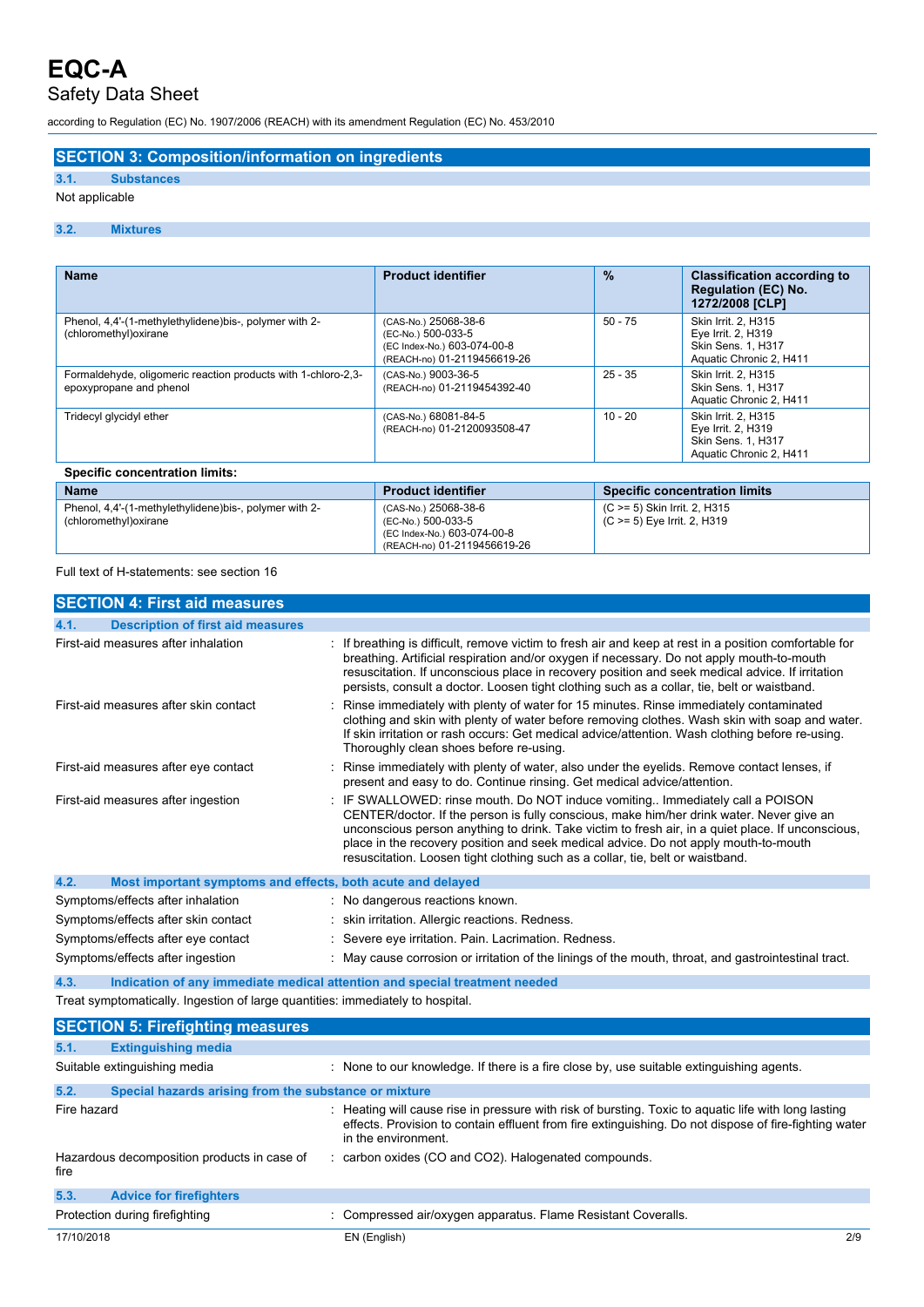# **EQC-A**

Safety Data Sheet

according to Regulation (EC) No. 1907/2006 (REACH) with its amendment Regulation (EC) No. 453/2010

| Other information |                                                                     | : Keep public away. Provision to contain effluent from fire extinguishing. Do not allow run-off from<br>fire fighting to enter drains or water courses.                                                                                                                                                                                                                                                                                                                                                                                                |
|-------------------|---------------------------------------------------------------------|--------------------------------------------------------------------------------------------------------------------------------------------------------------------------------------------------------------------------------------------------------------------------------------------------------------------------------------------------------------------------------------------------------------------------------------------------------------------------------------------------------------------------------------------------------|
|                   | <b>SECTION 6: Accidental release measures</b>                       |                                                                                                                                                                                                                                                                                                                                                                                                                                                                                                                                                        |
| 6.1.              | Personal precautions, protective equipment and emergency procedures |                                                                                                                                                                                                                                                                                                                                                                                                                                                                                                                                                        |
|                   | General measures                                                    | : Evacuate personnel to a safe area. Keep public away. Avoid all eye and skin contact and do<br>not breathe vapour and mist. Ensure adequate air ventilation.                                                                                                                                                                                                                                                                                                                                                                                          |
| 6.1.1.            | For non-emergency personnel<br>No additional information available  |                                                                                                                                                                                                                                                                                                                                                                                                                                                                                                                                                        |
| 6.1.2.            | For emergency responders<br>Protective equipment                    | : Wear self-contained breathing apparatus and protective suit (see section 8).                                                                                                                                                                                                                                                                                                                                                                                                                                                                         |
| 6.2.              | <b>Environmental precautions</b>                                    |                                                                                                                                                                                                                                                                                                                                                                                                                                                                                                                                                        |
|                   | enters sewers or public waters. Carefully collect remainder.        | Contain the spilled material by bunding. Prevent liquid from entering sewers, watercourses, underground or low areas. Notify authorities if product                                                                                                                                                                                                                                                                                                                                                                                                    |
| 6.3.              | Methods and material for containment and cleaning up                |                                                                                                                                                                                                                                                                                                                                                                                                                                                                                                                                                        |
| For containment   |                                                                     | Stop leak without risks if possible. Soak up with inert absorbent material (for example sand,<br>sawdust, a universal binder, silica gel). Avoid release to the environment. Approach from<br>upwind. Dispose of at a licensed waste collection centre.                                                                                                                                                                                                                                                                                                |
| 6.4.              | <b>Reference to other sections</b>                                  |                                                                                                                                                                                                                                                                                                                                                                                                                                                                                                                                                        |
|                   |                                                                     | Refer to protective measures listed in Sections 7 and 8. Concerning disposal elimination after cleaning, see section 13.                                                                                                                                                                                                                                                                                                                                                                                                                               |
|                   | <b>SECTION 7: Handling and storage</b>                              |                                                                                                                                                                                                                                                                                                                                                                                                                                                                                                                                                        |
| 7.1.              | <b>Precautions for safe handling</b>                                |                                                                                                                                                                                                                                                                                                                                                                                                                                                                                                                                                        |
|                   | Precautions for safe handling                                       | Concerning personal protective equipment to use, see section 8. Persons suffering from<br>asthma, eczema or skin problems should avoid contact, including dermal contact, with this<br>product. Wash hands and other exposed areas with mild soap and water before eating, drinking<br>or smoking and when leaving work. Avoid inhalation of vapour and spray mist. Keep only in<br>original container. Handle and open container with care. Do not re-use empty containers.<br>Contaminated work clothing should not be allowed out of the workplace. |
| 7.2.              | Conditions for safe storage, including any incompatibilities        |                                                                                                                                                                                                                                                                                                                                                                                                                                                                                                                                                        |
|                   | <b>Technical measures</b>                                           | : Store according to local legislation.                                                                                                                                                                                                                                                                                                                                                                                                                                                                                                                |
|                   | Storage conditions                                                  | Store in the original container and with the original cap. Protect from sunlight. Keep container<br>closed when not in use. Do not re-use empty containers. Store in dry, cool, well-ventilated area.                                                                                                                                                                                                                                                                                                                                                  |
|                   | Information on mixed storage                                        | Conditions for safe storage, including any incompatibilities.                                                                                                                                                                                                                                                                                                                                                                                                                                                                                          |
| Storage area      |                                                                     | The floor of the depot should be impermeable and designed to form a water-tight basin. Store<br>in a dry, cool and well-ventilated place. Store in tightly closed containers. Smoking, eating and<br>drinking should be prohibited in areas of storage and use.                                                                                                                                                                                                                                                                                        |
|                   | Special rules on packaging                                          | correctly labelled. Containers which are opened should be properly resealed and kept upright to<br>prevent leakage.                                                                                                                                                                                                                                                                                                                                                                                                                                    |
| 7.3.              | <b>Specific end use(s)</b>                                          |                                                                                                                                                                                                                                                                                                                                                                                                                                                                                                                                                        |
|                   | No supplementary information available.                             |                                                                                                                                                                                                                                                                                                                                                                                                                                                                                                                                                        |
|                   | <b>SECTION 8: Exposure controls/personal protection</b>             |                                                                                                                                                                                                                                                                                                                                                                                                                                                                                                                                                        |
| 8.1.              | <b>Control parameters</b>                                           |                                                                                                                                                                                                                                                                                                                                                                                                                                                                                                                                                        |
|                   | No additional information available                                 |                                                                                                                                                                                                                                                                                                                                                                                                                                                                                                                                                        |
| 8.2.              | <b>Exposure controls</b>                                            |                                                                                                                                                                                                                                                                                                                                                                                                                                                                                                                                                        |
|                   | Appropriate engineering controls                                    | Exposure limit values have been established by many authorities. Check on limit values that<br>apply in your local situation. No special respiratory protection equipment is recommended<br>under normal conditions of use with adequate ventilation. Always wash your hands immediately<br>after handling this product, and once again before leaving the workplace. Take off<br>contaminated clothing. Emergency eye wash fountains and safety showers should be available<br>in the immediate vicinity of any potential exposure.                   |
|                   | Personal protective equipment                                       | Gloves. Protective goggles. Protective clothing.                                                                                                                                                                                                                                                                                                                                                                                                                                                                                                       |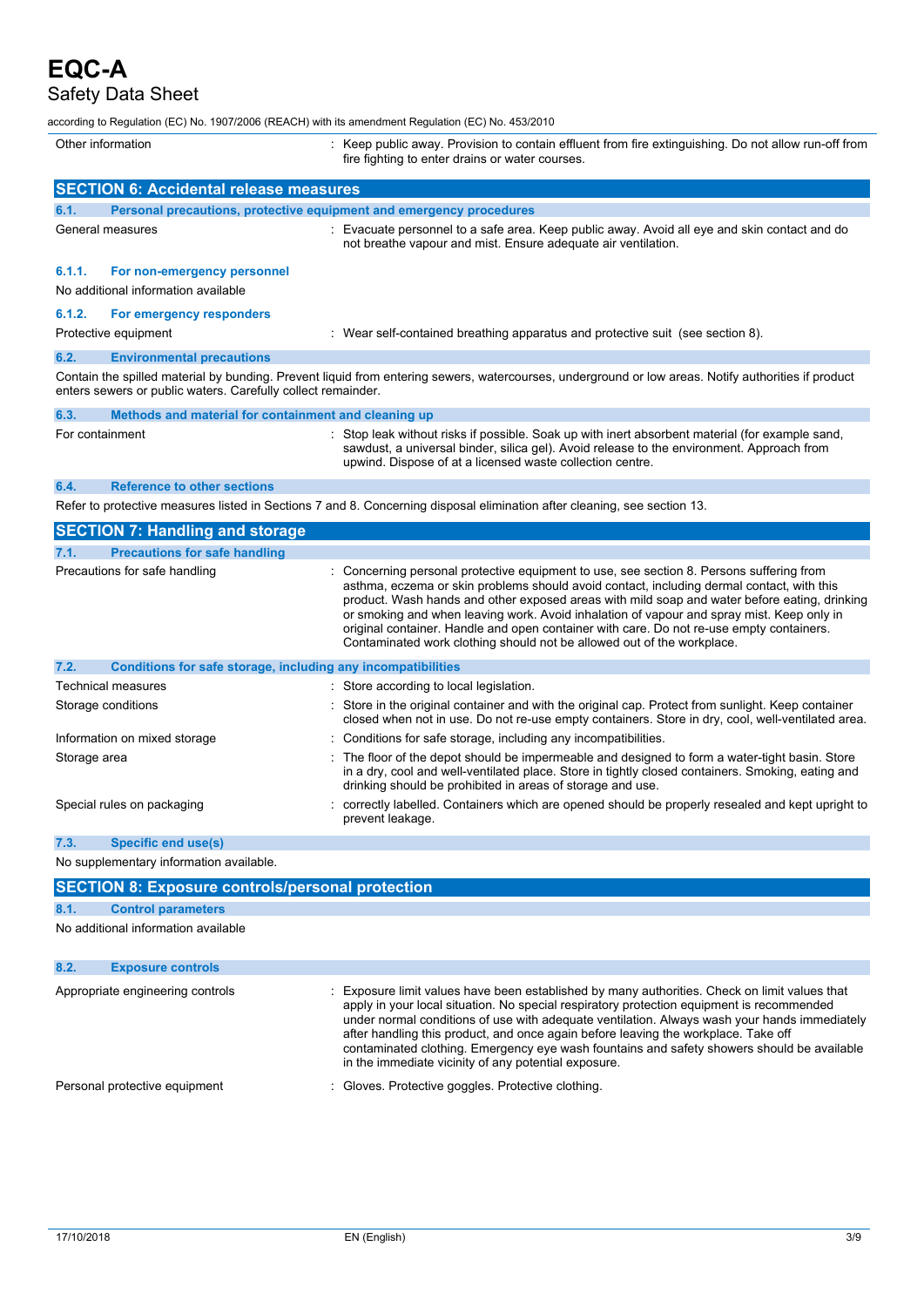according to Regulation (EC) No. 1907/2006 (REACH) with its amendment Regulation (EC) No. 453/2010

| Hand protection          | : Gloves must be replaced after each use and whenever signs of wear or perforation appear.<br>Chemically resistant protective gloves. The exact break trough time has to be found out by the<br>manufacturer of the protective gloves and has to be observed. Choosing the proper glove is a<br>decision that depends not only on the type of material, but also on other quality features, which<br>differ for each manufacturer. Since the product consists of several substances, it is possible to<br>estimate the durability of the glove material beforehand and it therefore needs to be tested<br>before use. Material. 730 Camatril. 6 (> 480 minutes). 898 Butoject (>=480min) |
|--------------------------|------------------------------------------------------------------------------------------------------------------------------------------------------------------------------------------------------------------------------------------------------------------------------------------------------------------------------------------------------------------------------------------------------------------------------------------------------------------------------------------------------------------------------------------------------------------------------------------------------------------------------------------------------------------------------------------|
| Eye protection           | $:$ Protective goggles                                                                                                                                                                                                                                                                                                                                                                                                                                                                                                                                                                                                                                                                   |
| Skin and body protection | : Wear suitable protective clothing. Impervious footwear must be worn                                                                                                                                                                                                                                                                                                                                                                                                                                                                                                                                                                                                                    |
| Respiratory protection   | not necessary. Only approved supplied air or self-contained breathing apparatus operated in                                                                                                                                                                                                                                                                                                                                                                                                                                                                                                                                                                                              |

positive pressure mode are satisfactory, if exposure can exceed the exposure limit value. In

case of insufficient ventilation, wear suitable respiratory equipment



| <b>SECTION 9: Physical and chemical properties</b>            |                             |  |
|---------------------------------------------------------------|-----------------------------|--|
| 9.1.<br>Information on basic physical and chemical properties |                             |  |
| Physical state                                                | : Liquid                    |  |
| Colour                                                        | light yellow.               |  |
| Odour                                                         | characteristic.             |  |
| Odour threshold                                               | No data available           |  |
| рH                                                            | No data available           |  |
| Relative evaporation rate (butylacetate=1)                    | No data available           |  |
| Melting point                                                 | No data available           |  |
| Freezing point                                                | No data available           |  |
| Boiling point                                                 | >200 °C                     |  |
| Flash point                                                   | $>$ 100 °C                  |  |
| Auto-ignition temperature                                     | : No data available         |  |
| Decomposition temperature                                     | No data available           |  |
| Flammability (solid, gas)                                     | No data available           |  |
| Vapour pressure                                               | : $< 0.1$ hPa               |  |
| Relative vapour density at 20 °C                              | No data available           |  |
| Relative density                                              | No data available           |  |
| Density                                                       | 1,13 $q/cm3$                |  |
| Solubility                                                    | No data available           |  |
| Log Pow                                                       | No data available           |  |
| Viscosity, kinematic                                          | No data available           |  |
| Viscosity, dynamic                                            | 800 - 1000 mPa.s            |  |
| <b>Explosive properties</b>                                   | No direct explosion hazard. |  |
| Oxidising properties                                          | No data available           |  |
| <b>Explosive limits</b>                                       | : No data available         |  |
| 9.2.<br><b>Other information</b>                              |                             |  |
| VOC content                                                   | : 0 g/l                     |  |

|                                         | <b>SECTION 10: Stability and reactivity</b>                        |  |
|-----------------------------------------|--------------------------------------------------------------------|--|
| 10.1.                                   | <b>Reactivity</b>                                                  |  |
|                                         | Stable under normal conditions.                                    |  |
| 10.2.                                   | <b>Chemical stability</b>                                          |  |
| Product is stable.                      |                                                                    |  |
| 10.3.                                   | <b>Possibility of hazardous reactions</b>                          |  |
|                                         | Hazardous polymerization may occur if exposed to high temperature. |  |
| 10.4.                                   | <b>Conditions to avoid</b>                                         |  |
| No supplementary information available. |                                                                    |  |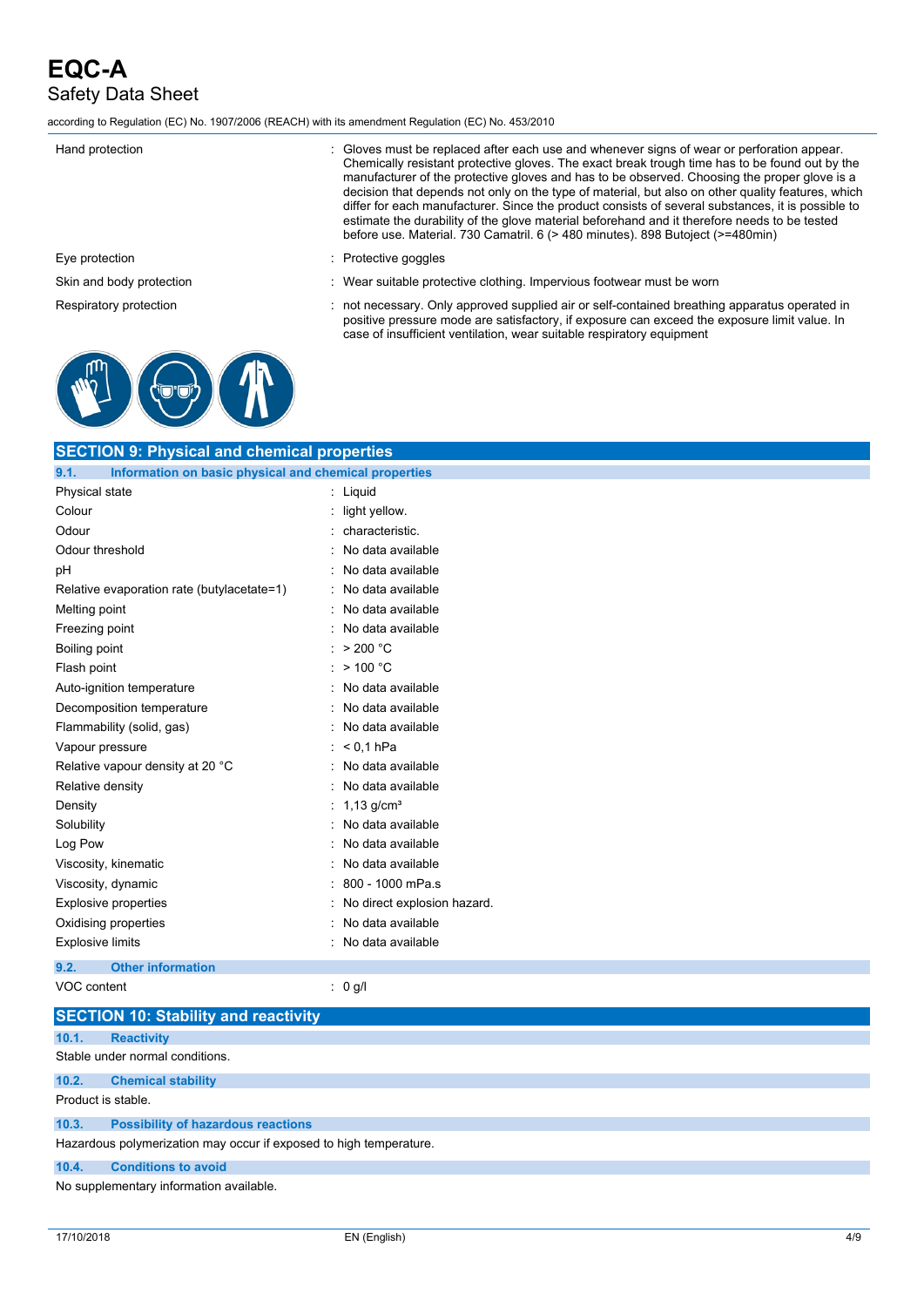**EQC-A**

### Safety Data Sheet

according to Regulation (EC) No. 1907/2006 (REACH) with its amendment Regulation (EC) No. 453/2010

#### **10.5. Incompatible materials**

No supplementary information available.

#### **10.6. Hazardous decomposition products**

None under normal use.

| <b>SECTION 11: Toxicological information</b>                                             |                                                                                                  |  |
|------------------------------------------------------------------------------------------|--------------------------------------------------------------------------------------------------|--|
| 11.1.<br>Information on toxicological effects                                            |                                                                                                  |  |
| Acute toxicity                                                                           | : Not classified                                                                                 |  |
| ATE CLP (oral)                                                                           | 2000,000 mg/kg bodyweight                                                                        |  |
| ATE CLP (dermal)                                                                         | 2000,000 mg/kg bodyweight                                                                        |  |
| Phenol, 4,4'-(1-methylethylidene)bis-, polymer with 2-(chloromethyl)oxirane (25068-38-6) |                                                                                                  |  |
| LD50 oral rat                                                                            | 11400 mg/kg                                                                                      |  |
| LD50 dermal rat                                                                          | 2000 mg/kg                                                                                       |  |
|                                                                                          | Formaldehyde, oligomeric reaction products with 1-chloro-2,3-epoxypropane and phenol (9003-36-5) |  |
| LD50 oral rat                                                                            | > 2000 mg/kg                                                                                     |  |
| LD50 dermal rat                                                                          | $> \mu$ /kg                                                                                      |  |
| LD50 dermal rabbit                                                                       | > 2000 mg/kg                                                                                     |  |
| Skin corrosion/irritation                                                                | : Causes skin irritation.                                                                        |  |
| Serious eye damage/irritation                                                            | : Causes serious eye irritation.                                                                 |  |
| Respiratory or skin sensitisation                                                        | : May cause an allergic skin reaction.                                                           |  |
| Germ cell mutagenicity                                                                   | : Not classified                                                                                 |  |
| Carcinogenicity                                                                          | : Not classified                                                                                 |  |
| Reproductive toxicity                                                                    | Not classified                                                                                   |  |
| STOT-single exposure                                                                     | : Not classified                                                                                 |  |
| STOT-repeated exposure                                                                   | : Not classified                                                                                 |  |
| Aspiration hazard                                                                        | : Not classified                                                                                 |  |

| <b>SECTION 12: Ecological information</b>                                                        |                                           |  |
|--------------------------------------------------------------------------------------------------|-------------------------------------------|--|
| 12.1.<br><b>Toxicity</b>                                                                         |                                           |  |
| Phenol, 4,4'-(1-methylethylidene)bis-, polymer with 2-(chloromethyl)oxirane (25068-38-6)         |                                           |  |
|                                                                                                  |                                           |  |
| LC50 fish 1                                                                                      | $1,3$ mg/l                                |  |
| EC50 Daphnia 1                                                                                   | $2.1$ mg/l                                |  |
| NOEC chronic crustacea                                                                           | $0.3$ mg/l                                |  |
| Formaldehyde, oligomeric reaction products with 1-chloro-2,3-epoxypropane and phenol (9003-36-5) |                                           |  |
| LC50 fish 1                                                                                      | $2,54$ mg/l                               |  |
| EC50 Daphnia 1                                                                                   | $2,55$ mg/l                               |  |
|                                                                                                  |                                           |  |
| 12.2.<br><b>Persistence and degradability</b>                                                    |                                           |  |
| EQC-A                                                                                            |                                           |  |
| Persistence and degradability                                                                    | Product is practically not biodegradable. |  |

| 12.3.<br><b>Bioaccumulative potential</b>                                                        |                                         |  |
|--------------------------------------------------------------------------------------------------|-----------------------------------------|--|
| EQC-A                                                                                            |                                         |  |
| Bioaccumulative potential                                                                        | No supplementary information available. |  |
| Phenol, 4,4'-(1-methylethylidene)bis-, polymer with 2-(chloromethyl)oxirane (25068-38-6)         |                                         |  |
| Log Pow                                                                                          | $2.64 - 3.78$                           |  |
| Formaldehyde, oligomeric reaction products with 1-chloro-2,3-epoxypropane and phenol (9003-36-5) |                                         |  |
| Log Pow                                                                                          | 3,3                                     |  |
| 12.4.<br><b>Mobility in soil</b>                                                                 |                                         |  |
| No additional information available                                                              |                                         |  |
| 12.5.<br><b>Results of PBT and vPvB assessment</b>                                               |                                         |  |
| No additional information available                                                              |                                         |  |
| 42C<br>Othar advarge offects                                                                     |                                         |  |

#### 12.**6. Other adverse** effe

Other adverse effects : Toxic to fish.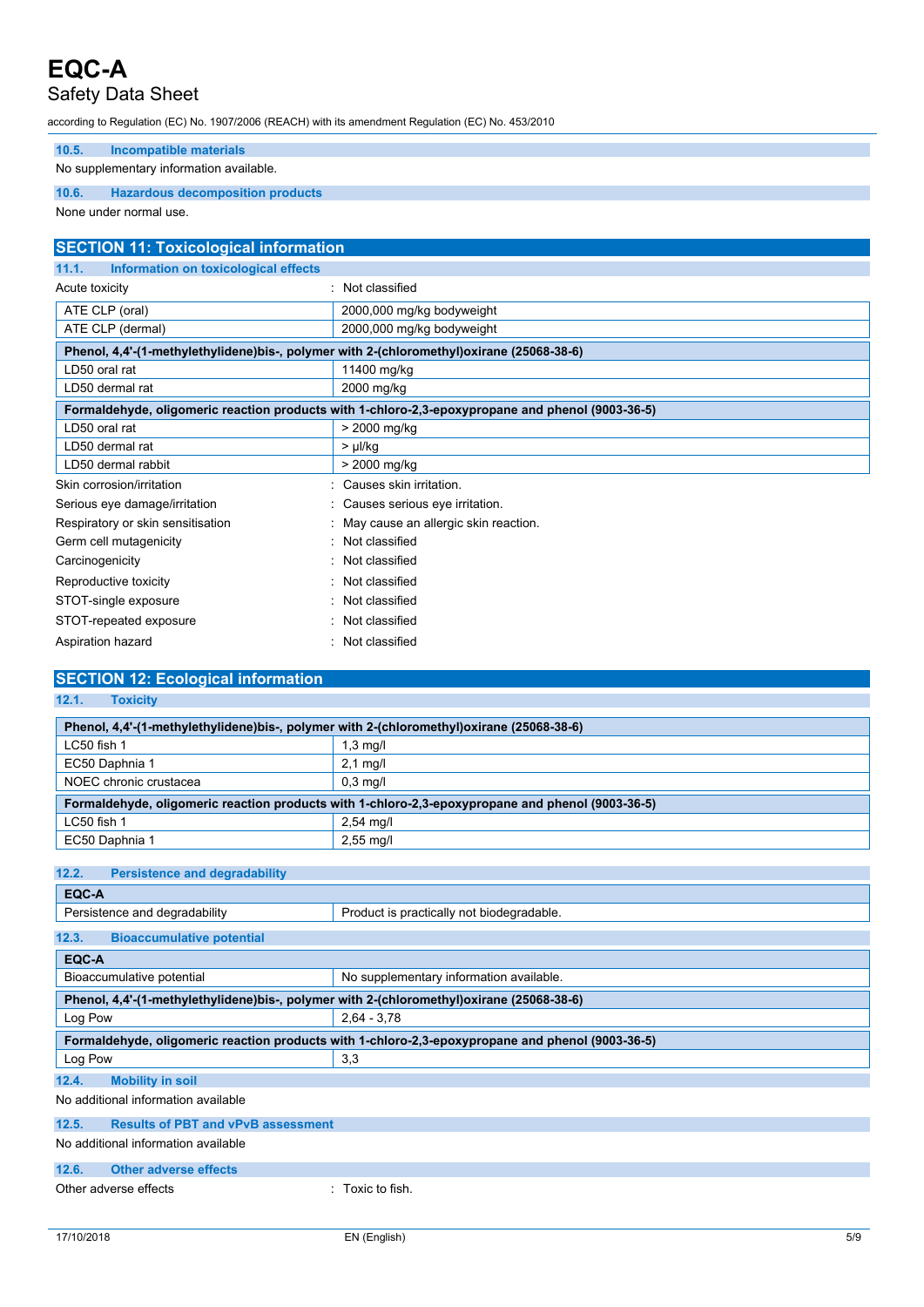| $    -$<br>according to Regulation (EC) No. 1907/2006 (REACH) with its amendment Regulation (EC) No. 453/2010 |                                                                                                                |  |
|---------------------------------------------------------------------------------------------------------------|----------------------------------------------------------------------------------------------------------------|--|
| Additional information                                                                                        | : Hazardous to water (WGK 2). Do not flush into surface water or sewer system. Toxic to aquatic<br>organisms   |  |
| <b>SECTION 13: Disposal considerations</b>                                                                    |                                                                                                                |  |
| 13.1.<br><b>Waste treatment methods</b>                                                                       |                                                                                                                |  |
| Regional legislation (waste)                                                                                  | Disposal must be done according to official regulations.                                                       |  |
| Sewage disposal recommendations                                                                               | Must follow special treatment according to local regulation. Do not allow into drains or water<br>courses.     |  |
| Product/Packaging disposal recommendations                                                                    | : Do not re-use empty containers without proper cleaning or reconditioning. Handle carefully.                  |  |
| Additional information                                                                                        | Recycling is preferred to disposal or incineration.                                                            |  |
| Ecology - waste materials                                                                                     | : Avoid release to the environment.                                                                            |  |
| <b>SECTION 14: Transport information</b>                                                                      |                                                                                                                |  |
| In accordance with ADR / RID / IMDG / IATA / ADN                                                              |                                                                                                                |  |
| 14.1.<br><b>UN number</b>                                                                                     |                                                                                                                |  |
| UN-No. (ADR)                                                                                                  | : 3082                                                                                                         |  |
| UN-No. (IMDG)                                                                                                 | 3082                                                                                                           |  |
| UN-No. (IATA)                                                                                                 | 3082                                                                                                           |  |
| UN-No. (ADN)                                                                                                  | 3082                                                                                                           |  |
| UN-No. (RID)                                                                                                  | : 3082                                                                                                         |  |
| 14.2.<br><b>UN proper shipping name</b>                                                                       |                                                                                                                |  |
| Proper Shipping Name (ADR)                                                                                    | : ENVIRONMENTALLY HAZARDOUS SUBSTANCE, LIQUID, N.O.S.                                                          |  |
| Proper Shipping Name (IMDG)                                                                                   | ENVIRONMENTALLY HAZARDOUS SUBSTANCE, LIQUID, N.O.S.                                                            |  |
| Proper Shipping Name (IATA)                                                                                   | Environmentally hazardous substance, liquid, n.o.s.                                                            |  |
| Proper Shipping Name (ADN)                                                                                    | ENVIRONMENTALLY HAZARDOUS SUBSTANCE, LIQUID, N.O.S.                                                            |  |
| Proper Shipping Name (RID)                                                                                    | ENVIRONMENTALLY HAZARDOUS SUBSTANCE, LIQUID, N.O.S.                                                            |  |
| Transport document description (ADR)                                                                          | : UN 3082 ENVIRONMENTALLY HAZARDOUS SUBSTANCE, LIQUID, N.O.S. (epoxy<br>derivatives), 9, III, (E)              |  |
| Transport document description (IMDG)                                                                         | : UN 3082 ENVIRONMENTALLY HAZARDOUS SUBSTANCE, LIQUID, N.O.S. (epoxy<br>derivatives), 9, III, MARINE POLLUTANT |  |
| 14.3.<br><b>Transport hazard class(es)</b>                                                                    |                                                                                                                |  |
| <b>ADR</b>                                                                                                    |                                                                                                                |  |
| Transport hazard class(es) (ADR)                                                                              | : 9                                                                                                            |  |
| Danger labels (ADR)                                                                                           | : 9                                                                                                            |  |
|                                                                                                               |                                                                                                                |  |
| <b>IMDG</b>                                                                                                   |                                                                                                                |  |
| Transport hazard class(es) (IMDG)                                                                             | : 9                                                                                                            |  |
| Danger labels (IMDG)                                                                                          | :9                                                                                                             |  |
|                                                                                                               |                                                                                                                |  |

Transport hazard class(es) (IATA) : 9 Hazard labels (IATA)  $\qquad \qquad : 9$ 

 $\frac{9}{2}$ 

 $\mathbf{h}$ 

 $\sum_{i=1}^{n}$ 

: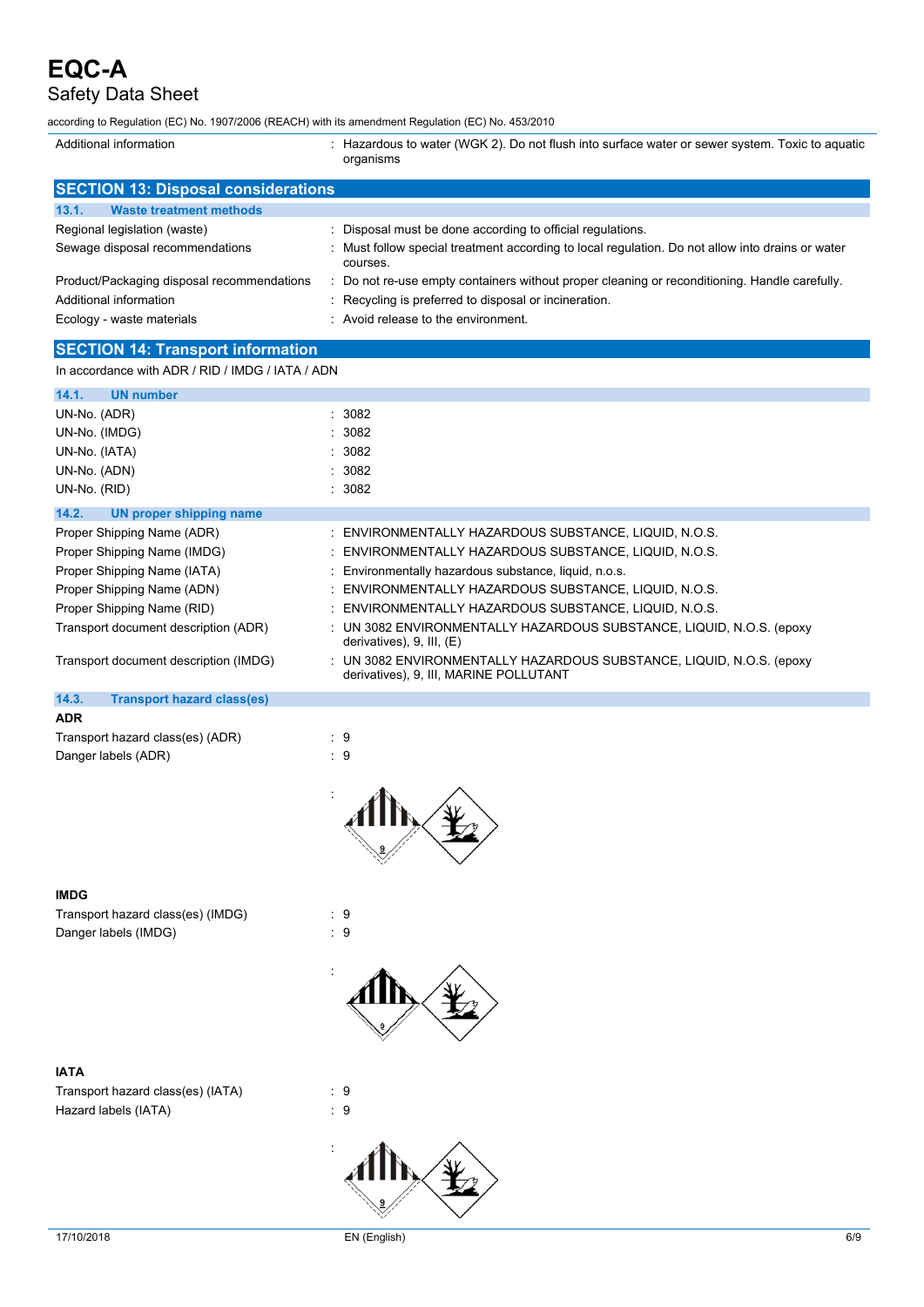according to Regulation (EC) No. 1907/2006 (REACH) with its amendment Regulation (EC) No. 453/2010

| <b>ADN</b>                                                   |                                        |
|--------------------------------------------------------------|----------------------------------------|
| Transport hazard class(es) (ADN)<br>Danger labels (ADN)      | t<br>9<br>÷.<br>9                      |
|                                                              |                                        |
| <b>RID</b>                                                   |                                        |
| Transport hazard class(es) (RID)                             | 9<br>t                                 |
| Danger labels (RID)                                          | ÷<br>9                                 |
|                                                              |                                        |
| 14.4.<br><b>Packing group</b>                                |                                        |
| Packing group (ADR)                                          | Ш<br>t                                 |
| Packing group (IMDG)                                         | Ш                                      |
| Packing group (IATA)                                         | Ш                                      |
| Packing group (ADN)                                          | Ш<br>÷                                 |
| Packing group (RID)                                          | Ш<br>÷                                 |
| 14.5.<br><b>Environmental hazards</b>                        |                                        |
| Dangerous for the environment                                | Yes                                    |
| Marine pollutant                                             | Yes                                    |
| Other information                                            | No supplementary information available |
| 14.6.<br><b>Special precautions for user</b>                 |                                        |
| - Overland transport                                         |                                        |
| Classification code (ADR)                                    | : M6                                   |
| Special provisions (ADR)                                     | 274, 335, 601, 375                     |
| Limited quantities (ADR)                                     | 51                                     |
| Excepted quantities (ADR)                                    | E <sub>1</sub>                         |
| Packing instructions (ADR)                                   | P001, IBC03, LP01, R001                |
| Mixed packing provisions (ADR)                               | MP19                                   |
| Portable tank and bulk container instructions<br>(ADR)       | : T4                                   |
| Portable tank and bulk container special<br>provisions (ADR) | $:$ TP1, TP29                          |
| Tank code (ADR)                                              | : LGBV                                 |
| Vehicle for tank carriage                                    | : AT                                   |
| Transport category (ADR)                                     | 3                                      |
| Special provisions for carriage - Packages<br>(ADR)          | : V12                                  |

unloading and handling (ADR) Hazard identification number (Kemler No.) : 90 Orange plates in the set of the set of the set of the set of the set of the set of the set of the set of the set of the set of the set of the set of the set of the set of the set of the set of the set of the set of the set

Special provisions for carriage - Loading,

Tunnel restriction code (ADR) : E

**- Transport by sea**

Special provisions (IMDG)  $\qquad \qquad$  : 274, 335, 969

90

3082

: CV13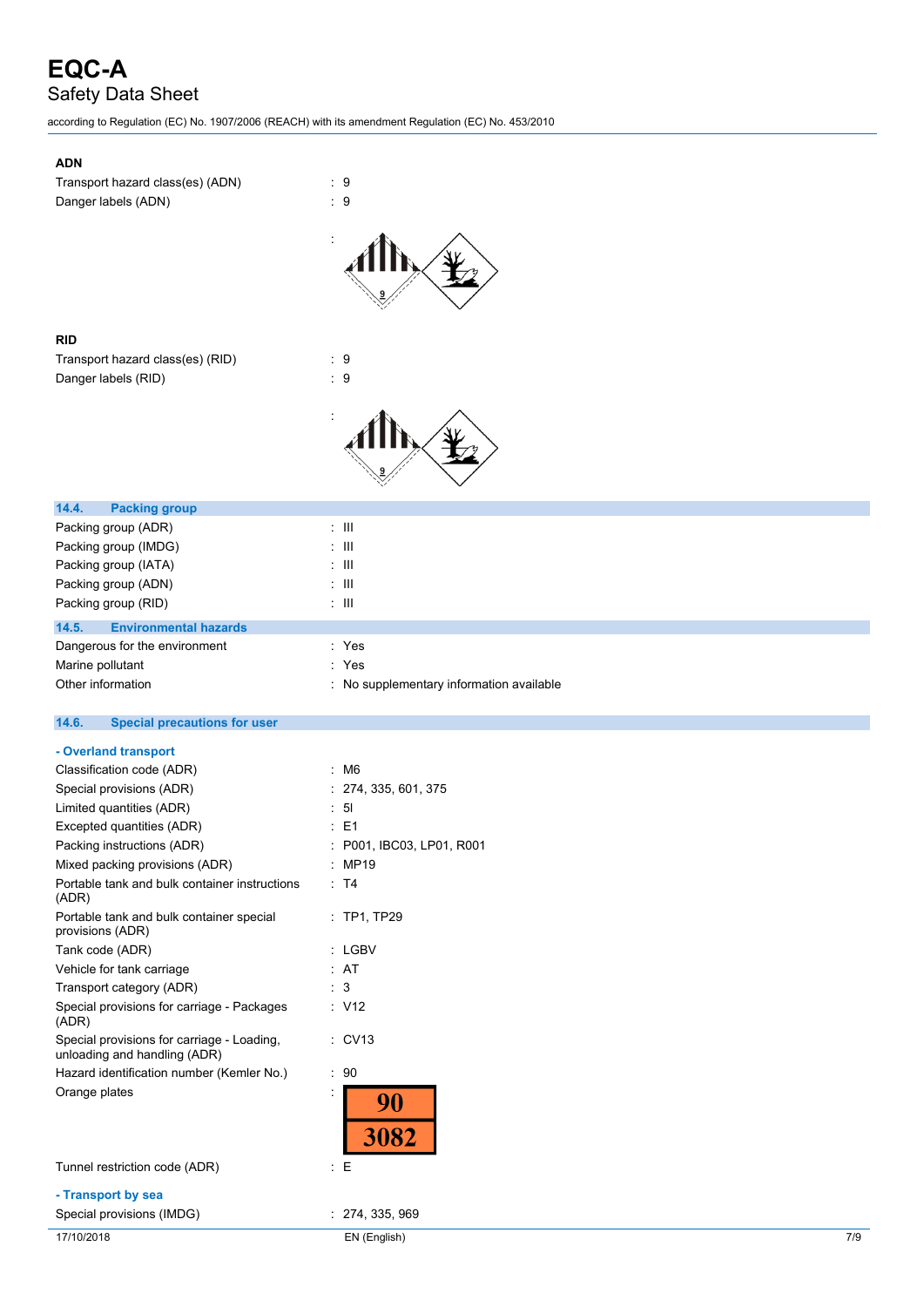according to Regulation (EC) No. 1907/2006 (REACH) with its amendment Regulation (EC) No. 453/2010

| Limited quantities (IMDG)                                                         | : 5L                    |  |
|-----------------------------------------------------------------------------------|-------------------------|--|
| Excepted quantities (IMDG)                                                        | $\therefore$ E1         |  |
| Packing instructions (IMDG)                                                       | : P001, LP01            |  |
| Special packing provisions (IMDG)                                                 | $:$ PP1                 |  |
| IBC packing instructions (IMDG)                                                   | : IBCO3                 |  |
| Tank instructions (IMDG)                                                          | : T4                    |  |
| Tank special provisions (IMDG)                                                    | $:$ TP2, TP29           |  |
| EmS-No. (Fire)                                                                    | $\therefore$ F-A        |  |
| EmS-No. (Spillage)                                                                | $: S-F$                 |  |
| Stowage category (IMDG)                                                           | : A                     |  |
|                                                                                   |                         |  |
| - Air transport                                                                   |                         |  |
| PCA Excepted quantities (IATA)                                                    | $\therefore$ E1         |  |
| PCA Limited quantities (IATA)                                                     | : Y964                  |  |
| PCA limited quantity max net quantity (IATA)                                      | : 30kgG                 |  |
| PCA packing instructions (IATA)                                                   | : 964                   |  |
| PCA max net quantity (IATA)                                                       | : 450L                  |  |
| CAO packing instructions (IATA)                                                   | : 964                   |  |
| CAO max net quantity (IATA)                                                       | : 450L                  |  |
| Special provisions (IATA)                                                         | : A97, A158, A197       |  |
| ERG code (IATA)                                                                   | : 9L                    |  |
| - Inland waterway transport                                                       |                         |  |
| Classification code (ADN)                                                         | : M6                    |  |
|                                                                                   |                         |  |
| Special provisions (ADN)                                                          | : 274, 335, 375, 601    |  |
| Limited quantities (ADN)                                                          | : 5 L                   |  |
| Excepted quantities (ADN)                                                         | $\therefore$ E1         |  |
| Carriage permitted (ADN)                                                          | : T                     |  |
| Equipment required (ADN)                                                          | $\therefore$ PP         |  |
| Number of blue cones/lights (ADN)                                                 | $\therefore$ 0          |  |
| Carriage prohibited (ADN)                                                         | : No                    |  |
| Not subject to ADN                                                                | : No                    |  |
| - Rail transport                                                                  |                         |  |
| Classification code (RID)                                                         | $\therefore$ M6         |  |
| Special provisions (RID)                                                          | : 274, 335, 375, 601    |  |
| Limited quantities (RID)                                                          | : 5L                    |  |
| Excepted quantities (RID)                                                         | $\therefore$ E1         |  |
| Packing instructions (RID)                                                        | P001, IBC03, LP01, R001 |  |
| Special packing provisions (RID)                                                  | PP1                     |  |
| Mixed packing provisions (RID)                                                    | : MP19                  |  |
| Portable tank and bulk container instructions                                     | : T4                    |  |
| (RID)                                                                             |                         |  |
| Portable tank and bulk container special                                          | $:$ TP1, TP29           |  |
| provisions (RID)                                                                  |                         |  |
| Tank codes for RID tanks (RID)                                                    | : LGBV                  |  |
| Transport category (RID)                                                          | : 3                     |  |
| Special provisions for carriage - Packages<br>(RID)                               | : W12                   |  |
| Special provisions for carriage - Loading,<br>unloading and handling (RID)        | : CW13, CW31            |  |
| Colis express (express parcels) (RID)                                             | : CE8                   |  |
| Hazard identification number (RID)                                                | : 90                    |  |
| Carriage prohibited (RID)                                                         | : No                    |  |
| 14.7.<br>Transport in bulk according to Annex II of MARPOL 73/78 and the IBC Code |                         |  |
| Not applicable                                                                    |                         |  |
|                                                                                   |                         |  |
| <b>SECTION 15: Regulatory information</b>                                         |                         |  |

**15.1. Safety, health and environmental regulations/legislation specific for the substance or mixture**

**15.1.1. EU-Regulations**